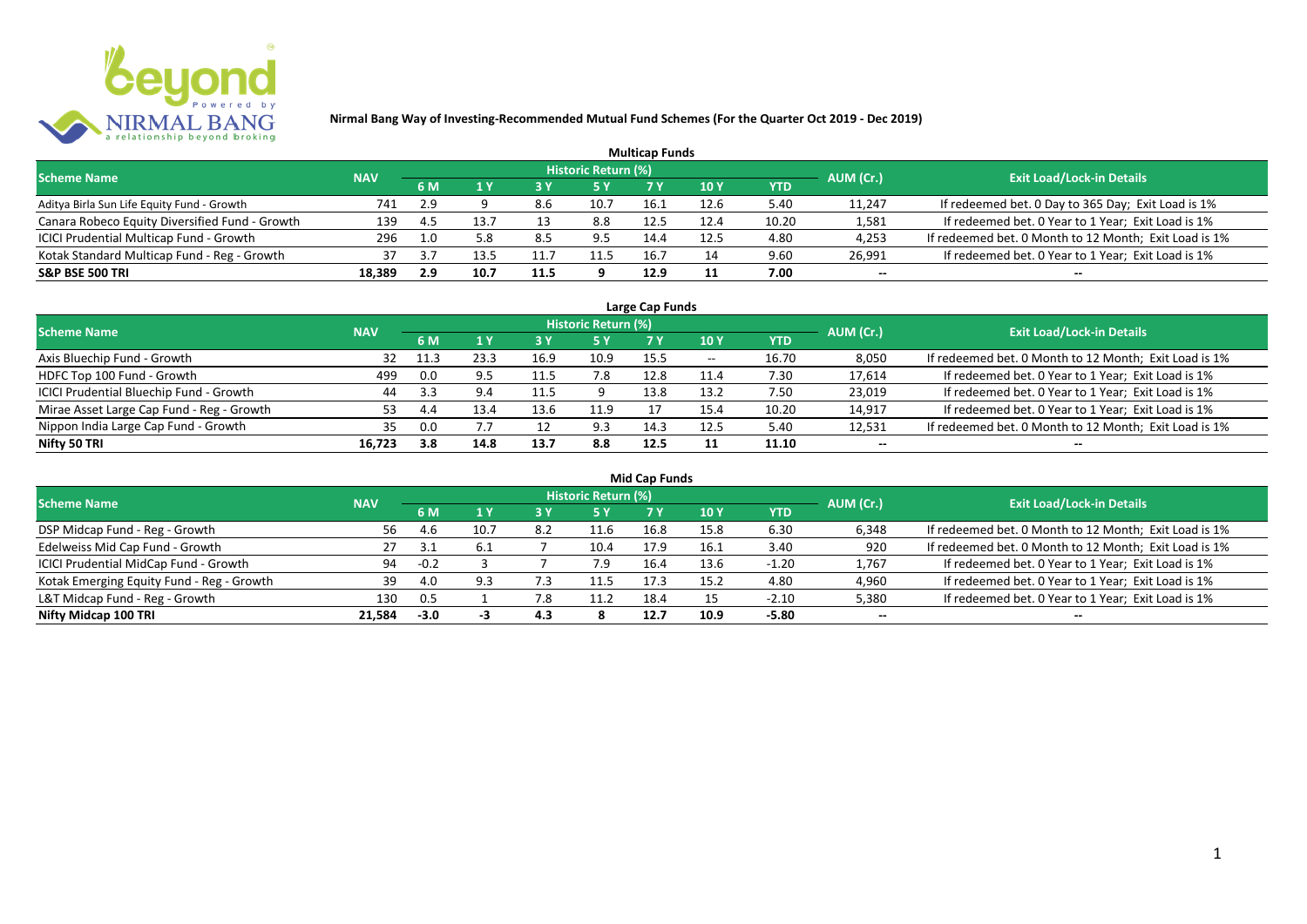

|                                                  |            |     |     |      |                            | Large & Midcap |      |      |           |                                                    |
|--------------------------------------------------|------------|-----|-----|------|----------------------------|----------------|------|------|-----------|----------------------------------------------------|
| <b>Scheme Name</b>                               | <b>NAV</b> |     |     |      | <b>Historic Return (%)</b> |                |      |      | AUM (Cr.) | <b>Exit Load/Lock-in Details</b>                   |
|                                                  |            | 6 M |     |      | 5 Y                        | 7 V            |      | YTD  |           |                                                    |
| Canara Robeco Emerging Equities - Growth         | 94         |     | 8.9 | 10.3 | 12.9                       | 20.5           | 19.6 | 5.70 | 5,235     | If redeemed bet. 0 Year to 1 Year; Exit Load is 1% |
| Invesco India Growth Opportunities Fund - Growth |            |     |     | 13.6 |                            |                | 13.2 | 9.50 | 1,822     | If redeemed bet. 0 Year to 1 Year; Exit Load is 1% |
| Principal Emerging Bluechip Fund - Growth        | 106        | 3.4 | 6.9 | 9.3  | 11.8                       | 19             | 15.6 | 4.40 | 2,199     | If redeemed bet. 0 Year to 1 Year; Exit Load is 1% |
| NIFTY Large Midcap 250 TRI                       | 7.254      | 1.9 | 7.4 | 10.4 | 10                         | 14.5           | 12.1 | 3.70 | $- -$     | $- -$                                              |

| <b>Focused Funds</b>             |            |      |      |      |                            |                 |       |       |           |                                                       |  |  |  |
|----------------------------------|------------|------|------|------|----------------------------|-----------------|-------|-------|-----------|-------------------------------------------------------|--|--|--|
| <b>Scheme Name</b>               | <b>NAV</b> |      |      |      | <b>Historic Return (%)</b> |                 |       |       | AUM (Cr.) | <b>Exit Load/Lock-in Details</b>                      |  |  |  |
|                                  |            | 6 M  |      |      | 5 Y                        |                 | 10 Y  | YTD   |           |                                                       |  |  |  |
| Axis Focused 25 Fund - Growth    |            | 11.6 | 19.1 | 16.2 | 13.7                       | 15.8            | $- -$ | 13.60 | 8,384     | If redeemed bet. 0 Month to 12 Month; Exit Load is 1% |  |  |  |
| SBI Focused Equity Fund - Growth | 150        | 6.4  | 18.7 |      | 12.6                       | 15 <sub>6</sub> | 18.1  | 13.60 | 5,726     | If redeemed bet. 0 Year to 1 Year; Exit Load is 1%    |  |  |  |
| <b>S&amp;P BSE 500 TRI</b>       | 18.389     | 2.9  | 10.7 | 11.5 |                            | 12.9            |       | 7.00  | $- -$     | $-$                                                   |  |  |  |

| <b>Small Cap Funds</b>                         |            |        |        |                     |           |                   |       |            |           |                                                    |  |  |  |
|------------------------------------------------|------------|--------|--------|---------------------|-----------|-------------------|-------|------------|-----------|----------------------------------------------------|--|--|--|
| <b>Scheme Name</b>                             | <b>NAV</b> |        |        | Historic Return (%) |           |                   |       |            | AUM (Cr.) | <b>Exit Load/Lock-in Details</b>                   |  |  |  |
|                                                |            |        |        |                     | <b>5Y</b> | 7 Y               | 10Y   | <b>YTD</b> |           |                                                    |  |  |  |
| Franklin India Smaller Companies Fund - Growth | 50         | -6.8   |        |                     | 7.8       | 18                | 15.8  | $-5.70$    | 7,005     | If redeemed bet. 0 Year to 1 Year; Exit Load is 1% |  |  |  |
| HDFC Small Cap Fund - Growth                   | 39         | $-8.0$ | $-6.3$ | 9.4                 | 10.3      | 14.7              | 12.8  | -7.70      | 8,845     | If redeemed bet. 0 Year to 1 Year; Exit Load is 1% |  |  |  |
| L&T Emerging Businesses Fund - Reg - Growth    | 23         | -4.5   | -6.2   |                     | 11.6      | $\hspace{0.05cm}$ | $- -$ | $-8.10$    | 5,985     | If redeemed bet. 0 Year to 1 Year; Exit Load is 1% |  |  |  |
| SBI Small Cap Fund - Growth                    | 54         | .9د    | 9.4    | 12.1                | 17.2      | 23.8              | 18.7  | 6.80       | 2,704     | If redeemed bet. 0 Year to 1 Year; Exit Load is 1% |  |  |  |
| Nifty Smallcap 100 TRI                         | 7.052      | $-9.5$ | -6.6   | -0.9                |           | 8.8               |       | $-10.00$   | $- -$     | --                                                 |  |  |  |

## **ELSS Schemes (Tax Saving u/s 80-C)**

| <b>Scheme Name</b>                            | <b>NAV</b> |      |      | <b>Historic Return (%)</b> |           |       |            |       | AUM (Cr.) | <b>Exit Load/Lock-in Details</b> |
|-----------------------------------------------|------------|------|------|----------------------------|-----------|-------|------------|-------|-----------|----------------------------------|
|                                               |            | 6 M  |      |                            | <b>5Y</b> | 7 V   | <b>10Y</b> | YTD   |           |                                  |
| Aditya Birla Sun Life Tax Relief 96 - Growth  |            |      | 8.3  | 10.5                       | 11.5      | 16.2  | 12.5       | 3.10  | 9,129     | Nil                              |
| Axis Long Term Equity Fund - Growth           | 49         |      | 19.5 | 14.5                       | 12.4      | 19.3  | $- -$      | 14.20 | 20,425    | Nil                              |
| IDFC Tax Advantage (ELSS) Fund - Reg - Growth | 54         | -2.b |      | 9.4                        | 9.6       | 14.5  | 13.1       | 0.40  | 1,994     | Nil                              |
| Invesco India Tax Plan - Growth               |            | ; q  |      | 11.6                       | 10.6      | 15.9  | 14.4       | 7.80  | 912       | Nil                              |
| Mirae Asset Tax Saver Fund - Reg - Growth     | 19         | 6.3  | 14.9 | 15.5                       | $-$       | $- -$ | $- -$      | 11.20 | 2,466     | Nil                              |
| <b>S&amp;P BSE 200 TRI</b>                    | 5,967      | 3.8  | 12.1 | 12.4                       | 9.3       | 13.1  | 11.1       | 8.40  | $- -$     | $- -$                            |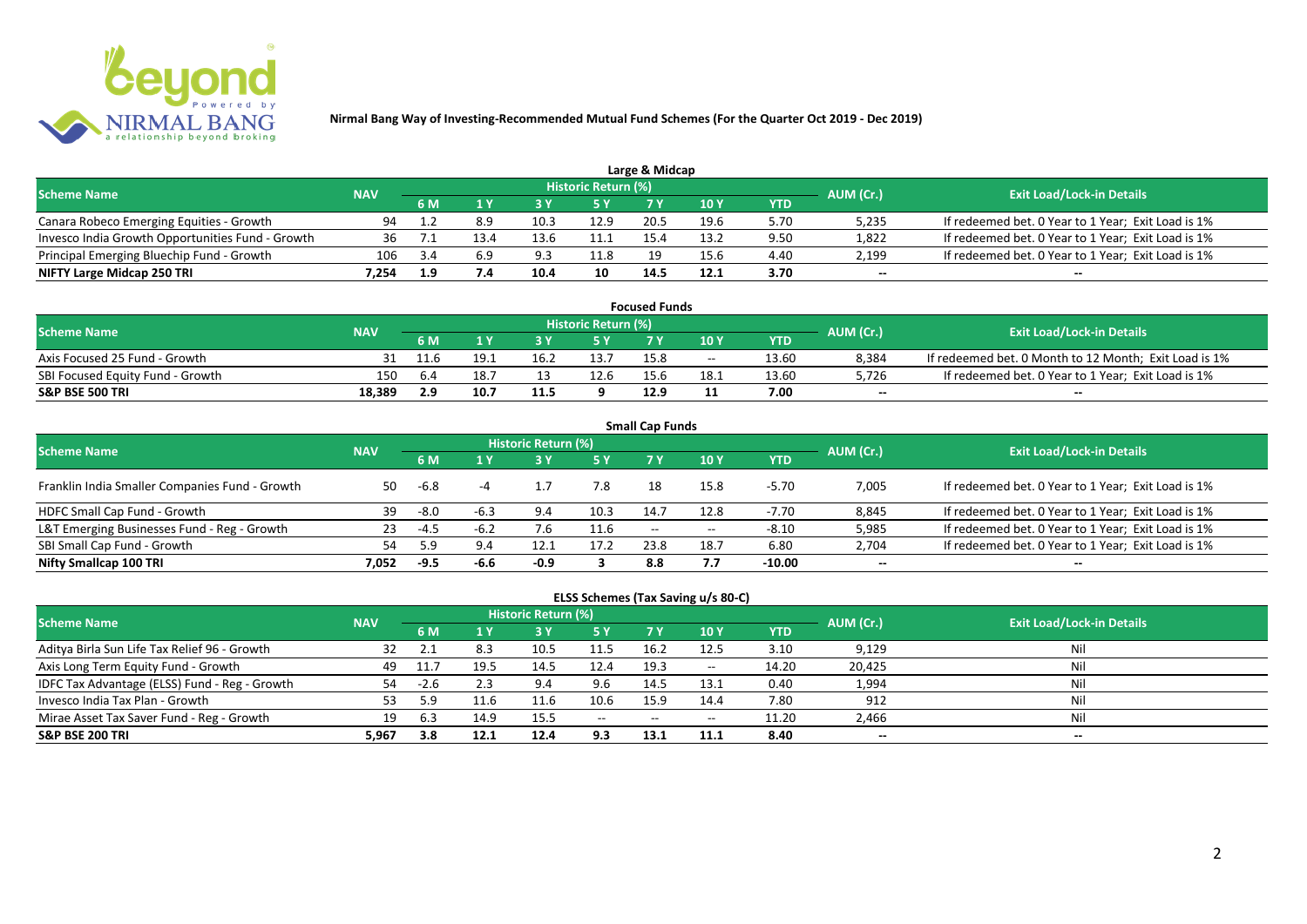

| Contra/Value Fund                         |            |     |      |                            |      |      |            |      |           |                                                    |  |  |  |  |
|-------------------------------------------|------------|-----|------|----------------------------|------|------|------------|------|-----------|----------------------------------------------------|--|--|--|--|
| <b>Scheme Name</b>                        | <b>NAV</b> |     |      | <b>Historic Return (%)</b> |      |      |            |      | AUM (Cr.) | <b>Exit Load/Lock-in Details</b>                   |  |  |  |  |
|                                           |            | 6 M |      |                            | 5 Y  | 7 V  | <b>10Y</b> | YTD  |           |                                                    |  |  |  |  |
| Kotak India EQ Contra Fund - Reg - Growth | 54         |     |      | 13.1                       | 9.5  | 13.4 | 11.6       | 7.80 | 860       | If redeemed bet. 0 Year to 1 Year; Exit Load is 1% |  |  |  |  |
| Invesco India Contra Fund - Growth        | 48         |     | 7.4  | 12.1                       | 11.2 | 16.5 | 13.7       | 4.10 | 4,263     | If redeemed bet. 0 Year to 1 Year; Exit Load is 1% |  |  |  |  |
| UTI Value Opportunities Fund - Growth     | 62         |     | 9.2  | 8.3                        | 5.5  | 10.4 |            | 6.40 | 4,333     | If redeemed bet. 0 Year to 1 Year; Exit Load is 1% |  |  |  |  |
| Nippon India Value Fund - Growth          | 74         |     |      | 9.7                        | 8.8  | 12.9 | 11.5       | 4.20 | 3,072     | If redeemed bet. 0 Year to 1 Year; Exit Load is 1% |  |  |  |  |
| <b>S&amp;P BSE 500 TRI</b>                | 18.389     | 2.9 | 10.7 | 11.5                       |      | 12.9 |            | 7.00 | $- -$     | $- -$                                              |  |  |  |  |

| Sector/Thematic                                                           |            |        |      |                          |                          |                          |                          |            |           |                                                       |  |  |  |  |
|---------------------------------------------------------------------------|------------|--------|------|--------------------------|--------------------------|--------------------------|--------------------------|------------|-----------|-------------------------------------------------------|--|--|--|--|
| <b>Scheme Name</b>                                                        | <b>NAV</b> |        |      | Historic Return (%)      |                          |                          |                          |            | AUM (Cr.) | <b>Exit Load/Lock-in Details</b>                      |  |  |  |  |
|                                                                           |            | 6 M    | 1 Y  | <b>3Y</b>                | <b>5 Y</b>               | 7 Y                      | <b>10Y</b>               | <b>YTD</b> |           |                                                       |  |  |  |  |
| Canara Robeco Consumer Trends Fund - Reg -<br>Growth                      | 43         | 11.6   | 21.7 | 14                       | 13.1                     | 16.1                     | 15.5                     | 13.20      | 373       | If redeemed bet. 0 Year to 1 Year; Exit Load is 1%    |  |  |  |  |
| Mirae Asset Great Consumer Fund - Growth                                  | 37         | 10.1   | 15.4 | 15.4                     | 12.7                     | 16.4                     | $- -$                    | 8.10       | 873       | If redeemed bet. 0 Year to 1 Year; Exit Load is 1%    |  |  |  |  |
| <b>ICICI Prudential Technology Fund - Growth</b>                          | 58         | $-0.4$ | 0.6  | 15.2                     | 8                        | 17.2                     | 16.8                     | 1.60       | 440       | If redeemed bet. 0 Day to 15 Day; Exit Load is 1%     |  |  |  |  |
| Nippon India Pharma Fund - Growth                                         | 148        | $-1.6$ |      |                          | 4.1                      | 12.2                     | 15                       | $-0.80$    | 2,332     | If redeemed bet. 0 Year to 1 Year; Exit Load is 1%    |  |  |  |  |
| BNP Paribas India Consumption Fund - Reg - Growth                         | 13         | 12.2   | 24.2 | $\overline{\phantom{a}}$ | $\overline{\phantom{m}}$ | $\overline{\phantom{a}}$ | $\overline{\phantom{a}}$ | 15.70      | 419       | If redeemed bet. 0 Month to 12 Month; Exit Load is 1% |  |  |  |  |
| ICICI Prudential Banking and Financial Services Fund -<br>Retail - Growth | 67         | 2.5    | 17.3 | 13.9                     | 14.5                     | 18.2                     | 17                       | 10.00      | 3,290     | If redeemed bet. 0 Day to 15 Day; Exit Load is 1%     |  |  |  |  |
| <b>S&amp;P BSE 500 TRI</b>                                                | 18.389     | 2.9    | 10.7 | 11.5                     | q                        | 12.9                     |                          | 7.00       | --        | $\overline{\phantom{a}}$                              |  |  |  |  |

|                                                            |            |           |      |                            |           |                   | <b>Dynamic Asset Allocation Funds</b> |            |           |                                                         |
|------------------------------------------------------------|------------|-----------|------|----------------------------|-----------|-------------------|---------------------------------------|------------|-----------|---------------------------------------------------------|
| Scheme Name                                                | <b>NAV</b> |           |      | <b>Historic Return (%)</b> |           |                   |                                       |            | AUM (Cr.) | <b>Exit Load/Lock-in Details</b>                        |
|                                                            |            | <b>6M</b> |      | <b>3 Y</b>                 | <b>5Y</b> | 7Y                | <b>10Y</b>                            | <b>YTD</b> |           |                                                         |
| ICICI Prudential Balanced Advantage Fund - Reg -<br>Growth | 38         | 5.8       | 12   | 9.4                        | 9.1       | 12.5              | 12.5                                  | 9.00       | 27,956    | If redeemed bet. 0 Year to 1 Year; Exit Load is 1%      |
| Invesco India Dynamic Equity Fund - Growth                 | 30         | 4.1       | 11.4 | 9.3                        | 7.9       | 12.3              | 10.9                                  | 8.80       | 922       | If redeemed bet. 0 Month to 3 Month; Exit Load is 0.25% |
| Nippon India Balanced Advantage Fund - Growth              | 93         |           |      | 9.4                        | 7.9       | 12.1              | 11.3                                  | 6.70       | 2,406     | If redeemed bet. 0 Month to 12 Month; Exit Load is 1%   |
| SBI Dynamic Asset Allocation Fund - Reg - Growth           | 14         | -1.8      |      | 8.9                        | $\sim$    | $\hspace{0.05cm}$ | $- -$                                 | 4.10       | 681       | If redeemed bet. 0 Month to 12 Month; Exit Load is 1%   |
| NIFTY 50 Hybrid Composite Debt 65:35 Index                 | 10,390     | 4.5       | 14.4 | 11.6                       | 8.9       | 11.3              | 10.2                                  | 10.80      | $- -$     | $- -$                                                   |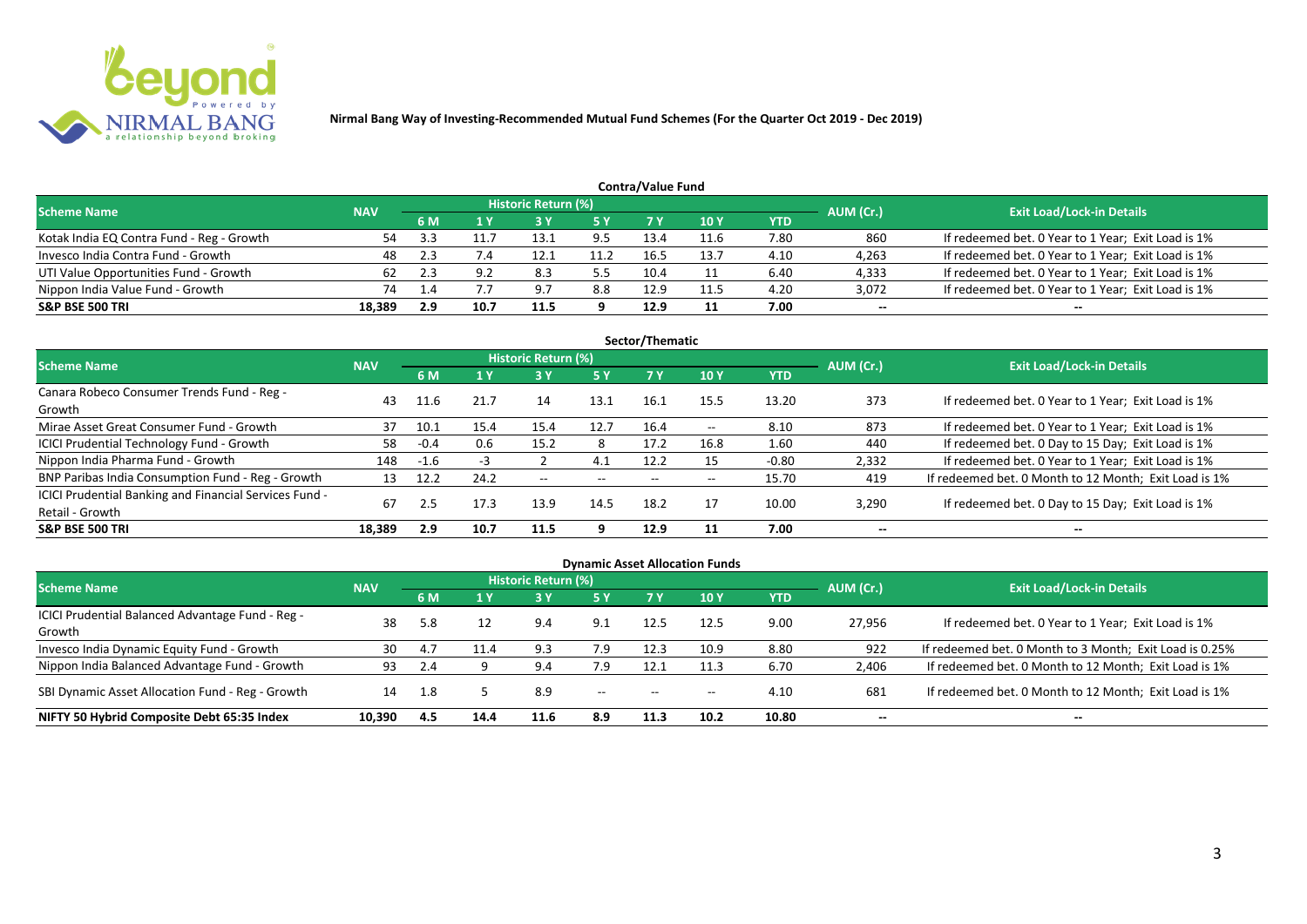

| <b>Hybrid Aggressive</b>                        |            |     |      |                            |               |      |                 |       |           |                                                       |  |  |  |  |
|-------------------------------------------------|------------|-----|------|----------------------------|---------------|------|-----------------|-------|-----------|-------------------------------------------------------|--|--|--|--|
| <b>Scheme Name</b>                              | <b>NAV</b> |     |      | <b>Historic Return (%)</b> |               |      |                 |       | AUM (Cr.) | <b>Exit Load/Lock-in Details</b>                      |  |  |  |  |
|                                                 |            | 6 M | 1 Y  |                            | <b>5Y</b>     | 7 V  | 10 <sub>Y</sub> | YTD   |           |                                                       |  |  |  |  |
| HDFC Hybrid Equity Fund - Growth                | 54         | 1.9 | 8.7  | 7.4                        | 4.9           | 10.2 | 9.1             | 5.80  | 21,076    | If redeemed bet. 0 Year to 1 Year; Exit Load is 1%    |  |  |  |  |
| ICICI Prudential Equity & Debt Fund - Growth    | 137        | 2.5 | 8.1  | 9.7                        | 9.6           | 14.7 | 14              | 7.30  | 23,487    | If redeemed bet. 0 Year to 1 Year; Exit Load is 1%    |  |  |  |  |
| Mirae Asset Hybrid - Equity Fund - Reg - Growth | 15         | 4.3 |      | 11.5                       | $\sim$ $\sim$ | $-$  | $- -$           | 9.30  | 2,590     | If redeemed bet. 0 Year to 1 Year; Exit Load is 1%    |  |  |  |  |
| SBI Equity Hybrid Fund - Growth                 | 143        | 6.2 | 15.6 | 10.6                       | 10.6          | 15.1 | 12.4            | 11.00 | 30,551    | If redeemed bet. 0 Month to 12 Month; Exit Load is 1% |  |  |  |  |
| Canara Robeco Equity Hybrid Fund - Growth       | 165        | 5.3 | 12.7 |                            | 9.7           | 13.4 | 12.9            | 9.70  | 2,607     | If redeemed bet. 0 Year to 1 Year; Exit Load is 1%    |  |  |  |  |
| NIFTY 50 Hybrid Composite Debt 65:35 Index      | 10,390     | 4.5 | 14.4 | 11.6                       | 8.9           | 11.3 | 10.2            | 10.80 | $- -$     | $- -$                                                 |  |  |  |  |

| <b>Arbitrage Fund</b>                      |            |     |     |                            |     |     |          |            |           |                                                         |  |  |  |
|--------------------------------------------|------------|-----|-----|----------------------------|-----|-----|----------|------------|-----------|---------------------------------------------------------|--|--|--|
| <b>Scheme Name</b>                         | <b>NAV</b> |     |     | <b>Historic Return (%)</b> |     |     |          |            | AUM (Cr.) | <b>Exit Load/Lock-in Details</b>                        |  |  |  |
|                                            |            | . M | : M | 6 M                        |     |     |          | <b>YTD</b> |           |                                                         |  |  |  |
| IDFC Arbitrage Fund - Reg - Growth         | 24         | 54  |     | b.b                        | b.4 |     |          | 6.60       | 10,163    | If redeemed bet. 0 Month to 1 Month; Exit Load is 0.25% |  |  |  |
| Kotak Equity Arbitrage Fund - Reg - Growth |            | b.1 |     | b.4                        | 6.3 | h.4 | : Ե.∠    | 6.40       | 15,972    | If redeemed bet. 0 Day to 30 Day; Exit Load is 0.25%    |  |  |  |
| Nippon India Arbitrage Fund - Growth       | 20         | 6.  |     | b                          | b.4 | b.b | <b>b</b> | 6.60       | 9,441     | If redeemed bet. 0 Month to 1 Month; Exit Load is 0.25% |  |  |  |

| <b>Equity Saver</b>                      |                   |  |      |                     |       |                          |       |      |           |                                                       |  |  |  |
|------------------------------------------|-------------------|--|------|---------------------|-------|--------------------------|-------|------|-----------|-------------------------------------------------------|--|--|--|
| <b>Scheme Name</b>                       |                   |  |      | Historic Return (%) |       |                          |       |      | AUM (Cr.) | <b>Exit Load/Lock-in Details</b>                      |  |  |  |
|                                          | <b>NAV</b><br>6 M |  |      | 7 V                 | 10Y   | <b>YTD</b>               |       |      |           |                                                       |  |  |  |
| Axis Equity Saver Fund - Reg - Growth    |                   |  | 10.9 | 8.5                 | $ -$  | $- -$                    | $-$   | 8.10 | 783       | If redeemed bet. 0 Month to 12 Month; Exit Load is 1% |  |  |  |
| <b>HDFC Equity Savings Fund - Growth</b> |                   |  |      |                     | 7.6   | 8.9                      | 9.1   | 5.20 | 4,823     | If redeemed bet. 0 Year to 1 Year; Exit Load is 1%    |  |  |  |
| Kotak Equity Savings Fund - Reg - Growth |                   |  | 8.8  | 8.1                 | 7.7   | $\overline{\phantom{a}}$ | $- -$ | 6.70 | 1,926     | If redeemed bet. 0 Year to 1 Year; Exit Load is 1%    |  |  |  |
| CRISIL Hybrid 50+50 - Moderate Index*    |                   |  |      |                     | $- -$ |                          | --    |      | $- -$     |                                                       |  |  |  |

| <b>Liquid Funds</b>              |            |      |     |                            |     |       |            |                 |           |                                  |  |  |
|----------------------------------|------------|------|-----|----------------------------|-----|-------|------------|-----------------|-----------|----------------------------------|--|--|
| <b>Scheme Name</b>               | <b>NAV</b> |      |     | <b>Historic Return (%)</b> |     |       | <b>YTM</b> | Avg             | AUM (Cr.) | <b>Exit Load/Lock-in Details</b> |  |  |
|                                  |            | 1 W/ | 2 W | 1 M                        | 3M  | 1 Y   |            | <b>Maturity</b> |           |                                  |  |  |
| Axis Liquid Fund - Growth        | 2.146      | 5.3  |     |                            | 5.7 |       | 5.69       | 0.12            | 24,004    | Nil                              |  |  |
| IDFC Cash Fund - Reg - Growth    | 2.342      | 4.9  |     |                            | 5.5 |       | 5.55       | 0.12            | 11,945    | Nil                              |  |  |
| Kotak Liquid Fund - Reg - Growth | 3.916      | 5.5  |     |                            | 5.6 | 6.9   | 5.6        | 0.11            | 25,805    | Nil                              |  |  |
| <b>CRISIL Liquid Fund Index</b>  | $- -$      | b    |     | -                          |     | $- -$ | --         | $- -$           | $- -$     | $- -$                            |  |  |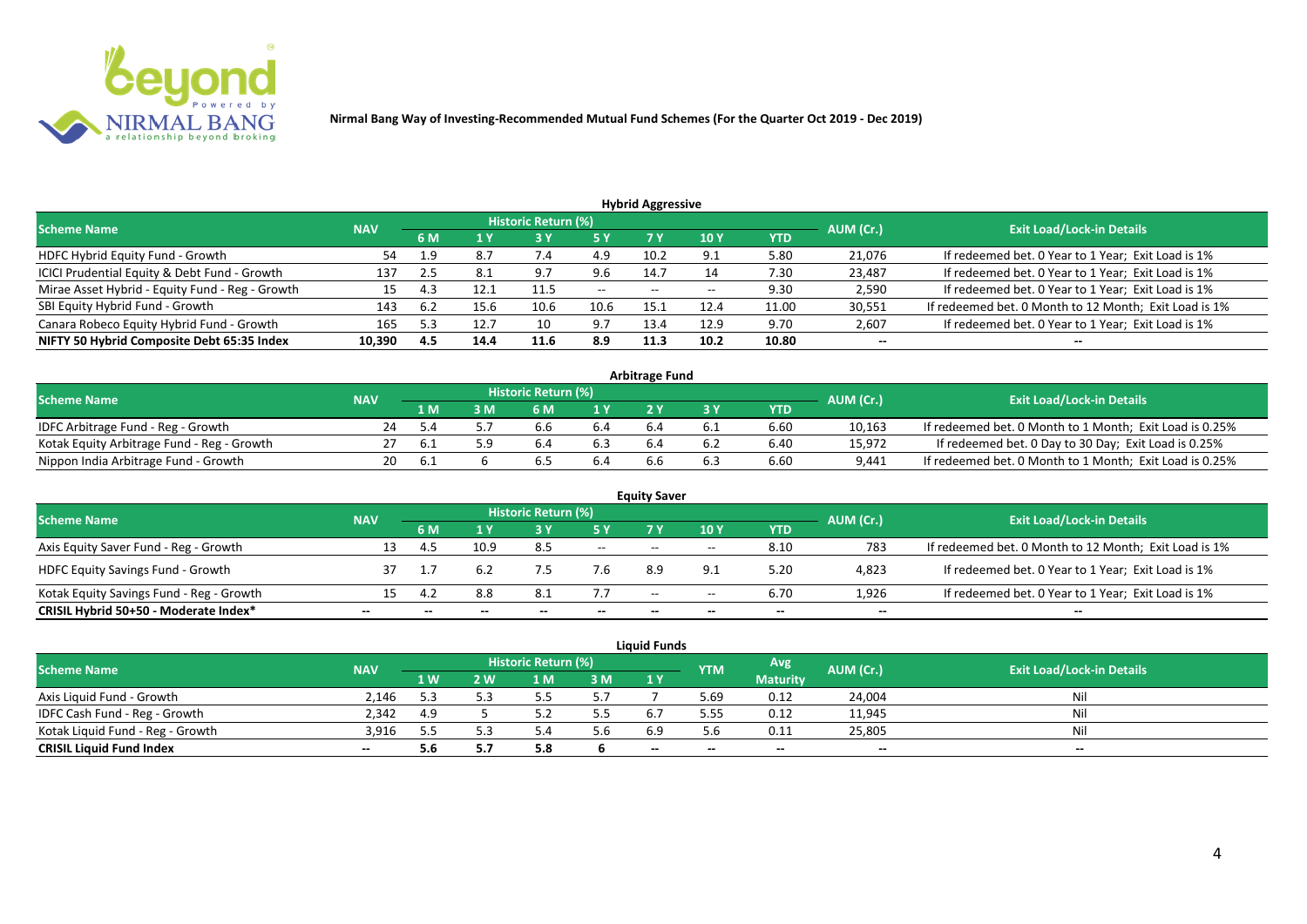

| <b>Ultra Short Fund</b>                       |            |     |     |                            |               |                          |                          |                 |           |                                  |  |  |  |
|-----------------------------------------------|------------|-----|-----|----------------------------|---------------|--------------------------|--------------------------|-----------------|-----------|----------------------------------|--|--|--|
| <b>Scheme Name</b>                            | <b>NAV</b> |     |     | <b>Historic Return (%)</b> |               |                          | <b>YTM</b>               | Avg             | AUM (Cr.) | <b>Exit Load/Lock-in Details</b> |  |  |  |
|                                               |            | 1 M | : M | 6 M                        | 1 Y           | 3 Y                      |                          | <b>Maturity</b> |           |                                  |  |  |  |
| IDFC Ultra Short Term Fund - Reg - Growth     |            |     | 7.6 | 8.4                        | 8.7           | $\overline{\phantom{a}}$ | 6.28                     | 0.45            | 3,847     | Nil                              |  |  |  |
| Sundaram Ultra Short Term Fund - Reg - Growth | 10         | 6.5 | 6.3 | $- -$                      | $\sim$ $\sim$ | $\overline{\phantom{a}}$ | 6.32                     | 0.47            | 259       | Nil                              |  |  |  |
| L&T Ultra Short Term Fund - Growth            | 32         |     |     |                            | 8.3           |                          | 6.06                     | 0.48            | 2,462     | Nil                              |  |  |  |
| <b>NIFTY Ultra Short Duration Debt Index</b>  | 3.962      |     | 7.1 |                            | 8.3           |                          | $\overline{\phantom{a}}$ | $- -$           | $- -$     | $- -$                            |  |  |  |

| <b>Money Market Fund</b>                                   |            |                |                                           |     |           |                                  |       |                 |        |       |  |  |
|------------------------------------------------------------|------------|----------------|-------------------------------------------|-----|-----------|----------------------------------|-------|-----------------|--------|-------|--|--|
| <b>Scheme Name</b>                                         | <b>NAV</b> |                | Historic Return (%)<br>Avg'<br><b>YTM</b> |     | AUM (Cr.) | <b>Exit Load/Lock-in Details</b> |       |                 |        |       |  |  |
|                                                            |            | 1 <sub>M</sub> | MК                                        | 6 M | 1Y        | <b>3Y</b>                        |       | <b>Maturity</b> |        |       |  |  |
| Aditya Birla Sun Life Money Manager Fund - Reg -<br>Growth | 263        | 6.8            |                                           | 8.5 | 8.6       |                                  | 5.98  | 0.39            | 10,219 | Nil   |  |  |
| Franklin India Savings Fund - Growth                       | 36         | 7.9            |                                           | 9.2 | 9.1       |                                  | 6.41  | 0.58            | 2,554  | Nil   |  |  |
| Nippon India Money Market Fund - Growth                    | 2,962      |                |                                           |     | 8.7       |                                  | 6.13  | 0.46            | 2,587  | Nil   |  |  |
| <b>CRISIL Liquid Fund Index</b>                            | $- -$      | 5.8            |                                           | 6.7 | $- -$     | $- -$                            | $- -$ | $- -$           | $- -$  | $- -$ |  |  |

| <b>Short Term Fund</b>                          |            |      |      |                     |      |           |            |                 |           |                                  |  |  |  |
|-------------------------------------------------|------------|------|------|---------------------|------|-----------|------------|-----------------|-----------|----------------------------------|--|--|--|
| <b>Scheme Name</b>                              | <b>NAV</b> |      |      | Historic Return (%) |      |           | <b>YTM</b> | Avg             | AUM (Cr.) | <b>Exit Load/Lock-in Details</b> |  |  |  |
|                                                 |            | 1 M  | 3 M  | 6 M                 | 1Y   | <b>3Y</b> |            | <b>Maturity</b> |           |                                  |  |  |  |
| Axis Short Term Fund - Growth                   | 22         | 12.6 | 9.4  | 11.3                | 10.6 |           | 6.89       | 1.90            | 2,347     | Nil                              |  |  |  |
| HDFC Short Term Debt Fund - Growth              |            | 12.8 | 9.9  | 11.5                | 10.4 | 7.8       | 7.56       | 2.75            | 8,296     | Nil                              |  |  |  |
| IDFC Bond Fund - Short Term Plan - Reg - Growth | 40         | 13.1 | 10.2 | 11.9                |      |           | 7.05       | 2.10            | 10,052    | Nil                              |  |  |  |
| Kotak Bond Short Term Fund - Reg - Growth       |            |      |      | 11.6                | 10.7 |           | 7.59       | 2.73            | 9,788     | Nil                              |  |  |  |
| L&T Short Term Bond Fund - Reg - Growth         | 19         | 12.3 | 9.6  |                     | 10.5 |           | 7.04       | 2.36            | 4,330     | Nil                              |  |  |  |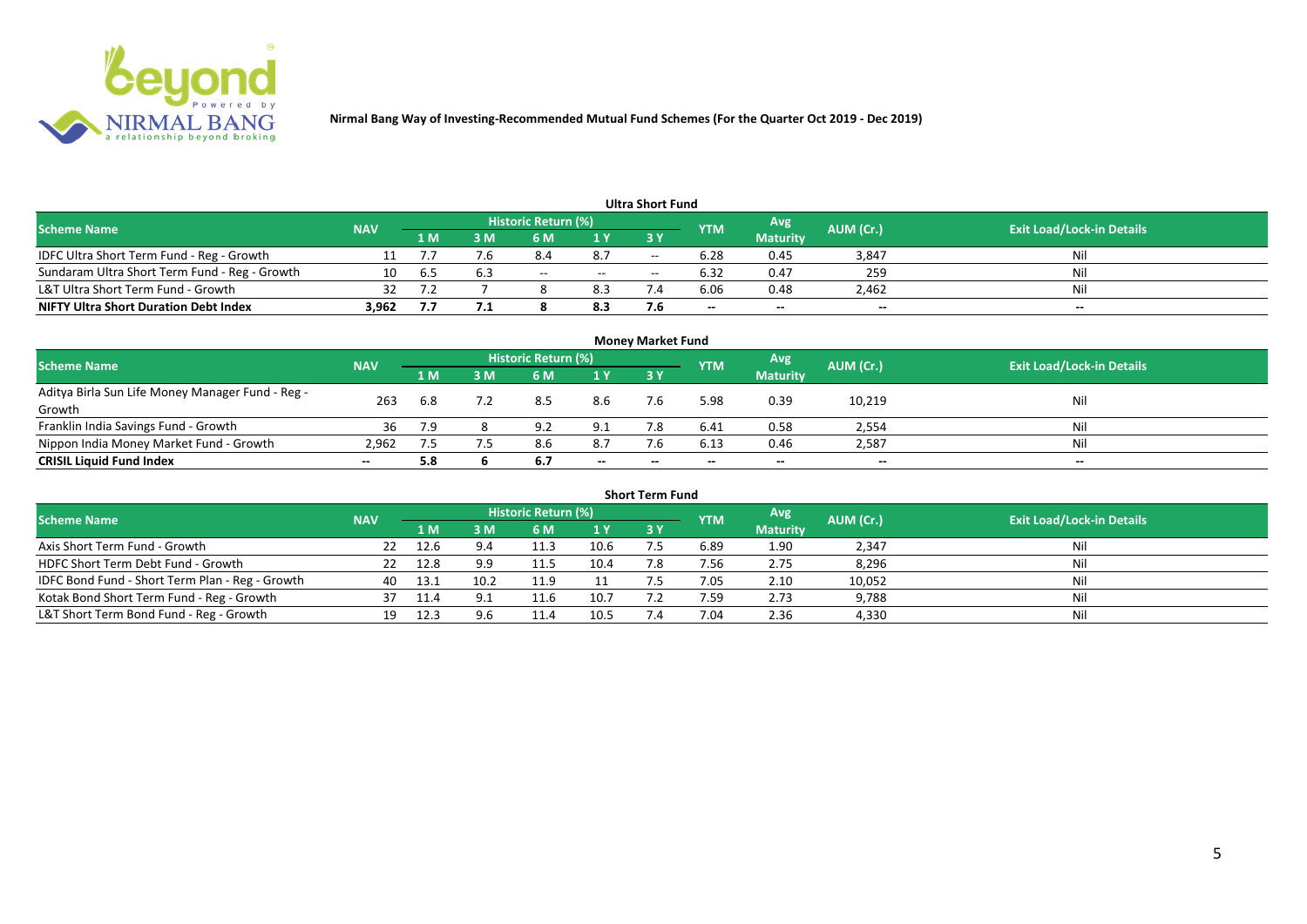

| <b>Low Duration Fund</b>                  |            |     |     |                            |     |    |            |                 |           |                                  |  |  |  |
|-------------------------------------------|------------|-----|-----|----------------------------|-----|----|------------|-----------------|-----------|----------------------------------|--|--|--|
| <b>Scheme Name</b>                        | <b>NAV</b> |     |     | <b>Historic Return (%)</b> |     |    | <b>YTM</b> | Avg             | AUM (Cr.) | <b>Exit Load/Lock-in Details</b> |  |  |  |
|                                           |            | 1 M | 3 M |                            | 1Y  | 3Y |            | <b>Maturity</b> |           |                                  |  |  |  |
| Axis Treasury Advantage Fund - Growth     | 2.200      | . വ |     | 07                         | 9.4 |    | 6.43       | 0.79            | 2,636     | Ni                               |  |  |  |
| Canara Robeco Savings Fund - Reg - Growth |            |     |     | $^{\circ}$                 | 8.8 |    | 6.2401     | $-$             | 1,119     | Nil                              |  |  |  |
| IDFC Low Duration Fund - Reg - Growth     |            | 8.9 |     | െ                          |     |    | 6.36       | 0.73            | 4,874     | Nil                              |  |  |  |

| <b>Banking &amp; PSU Bond Funds</b>            |            |      |      |                            |      |           |            |                 |           |                                  |  |  |  |
|------------------------------------------------|------------|------|------|----------------------------|------|-----------|------------|-----------------|-----------|----------------------------------|--|--|--|
| <b>Scheme Name</b>                             | <b>NAV</b> |      |      | <b>Historic Return (%)</b> |      |           | <b>YTM</b> | Avg             | AUM (Cr.) | <b>Exit Load/Lock-in Details</b> |  |  |  |
|                                                |            | 1 M  |      | 6 M                        |      | <b>3Y</b> |            | <b>Maturity</b> |           |                                  |  |  |  |
| HDFC Banking and PSU Debt Fund - Reg - Growth  | 16         | 13.9 | 10.3 |                            | 11.4 |           | 1.79       | 2.68            | 3,572     | Nil                              |  |  |  |
| Kotak Banking and PSU Debt Fund - Reg - Growth | 45         | 13.6 |      | 13.4                       |      |           |            | 3.73            | 2,794     | Nil                              |  |  |  |
| IDFC Banking & PSU Debt Fund - Reg - Growth    |            | 15.9 |      | 14.5                       | 13.4 |           | ົາ         | 3.27            | 9,715     | Nil                              |  |  |  |

| <b>Corporate Bond Funds</b>                         |            |       |   |                     |      |           |                   |                 |           |                                                        |  |  |
|-----------------------------------------------------|------------|-------|---|---------------------|------|-----------|-------------------|-----------------|-----------|--------------------------------------------------------|--|--|
| <b>Scheme Name</b>                                  | <b>NAV</b> |       |   | Historic Return (%) |      |           | Avg<br><b>YTM</b> |                 | AUM (Cr.) | <b>Exit Load/Lock-in Details</b>                       |  |  |
|                                                     |            | 1 M   | M | 6 M                 | 1 Y  | <b>3Y</b> |                   | <b>Maturity</b> |           |                                                        |  |  |
| ICICI Prudential Corporate Bond Fund - Reg - Growth | 20         | 11.6  |   | 11.2                | 10.5 |           | .34               | 2.36            | 9,147     | Nil                                                    |  |  |
| L&T Triple Ace Bond Fund - Reg - Growth             | 50         | -11.7 |   |                     | 14   | 6.8       | 7.74              | 8.56            | 1,616     | If redeemed bet. 0 Month to 3 Month; Exit Load is 0.5% |  |  |
| Kotak Corporate Bond Fund - Std - Growth            | 2.620      | 11.7  |   | 11.1                | 10.5 |           | .17               | 1.52            | 2,757     | Nil                                                    |  |  |

| <b>Credit Risk Fund</b>                           |            |      |      |                            |     |            |            |                 |           |                                                           |  |  |  |
|---------------------------------------------------|------------|------|------|----------------------------|-----|------------|------------|-----------------|-----------|-----------------------------------------------------------|--|--|--|
| <b>Scheme Name</b>                                | <b>NAV</b> |      |      | <b>Historic Return (%)</b> |     |            | <b>YTM</b> | Avg             | AUM (Cr.) | <b>Exit Load/Lock-in Details</b>                          |  |  |  |
|                                                   |            | 1 M. | 3 M  | 6 M                        | 1 Y | <b>3 Y</b> |            | <b>Maturity</b> |           |                                                           |  |  |  |
| <b>ICICI Prudential Credit Risk Fund - Growth</b> | 21         | 12.8 | 9.9  | 10.2                       | 9.4 |            | 10.29      | 1.77            | 10,942    | If redeemed bet. 0 Year to 1 Year; Exit Load is 1%        |  |  |  |
| Kotak Credit Risk Fund - Reg - Growth             |            | 14.4 | 10.5 | 10.6                       | 9.5 |            | 9.71       | 2.49            | 4,732     | If redeemed bet. 0 Year to 1 Year; Exit Load is 1%        |  |  |  |
|                                                   |            |      |      |                            |     |            |            |                 |           | If redeemed bet. 0 Month to 12 Month; Exit Load is 3%, If |  |  |  |
| SBI Credit Risk Fund - Growth                     |            |      |      | 92                         |     | 6.8        | 9.26       | 2.63            | 5,211     | redeemed bet. 12 Month to 24 Month; Exit Load is 1.5%, If |  |  |  |
|                                                   |            |      |      |                            |     |            |            |                 |           | redeemed bet. 24 Month to 36 Month; Exit Load is 0.75%    |  |  |  |